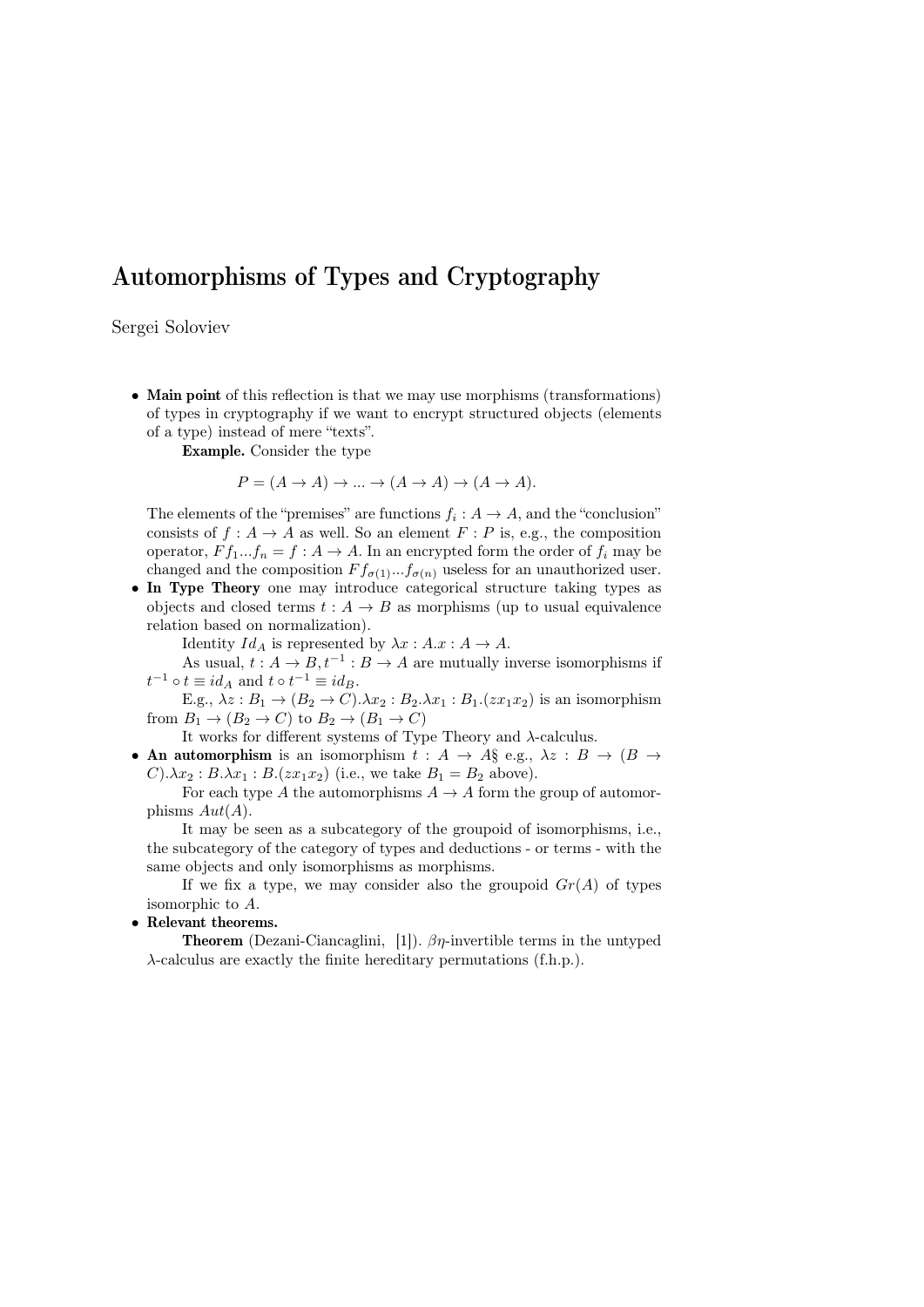## 2 Sergei Soloviev

On calls *erasure* elimination of all type information from  $\lambda$ -terms in typed  $\lambda$ -calculus.

Based on this theorem, it is possible to establish that the (well-typed) terms in many systems of typed  $\lambda$ -calculus are isomorphisms iff their erasures are f.h.p.

**Theorem** (Soloviev [5]). The groups  $Aut(A)$  for simple types A are (up to isomorphism of groups) exactly the groups that may be obtained from symmetric groups by cartesian product and wreath product.

(By an old Jordan's theorem: they are exactly the groups of automorphisms of finite trees. Not  $C_3$  for example.)

**Theorem** (Soloviev [5]). For every finite group G there exists a type  $A_G$ in second order typed  $\lambda$ -calculus (system F) such that the group  $Aut(A_G)$  is isomorphic to  $G$ . Idem for Z. Luo's typed logical framework  $LF$  with dependent types.

Interest to cryptography. Illustration: ElGamal cryptosystem (cf. [3, 4]).

The protocol may use the iterations of a distinguished automorphism  $g: A \to A$ , where  $g^m$  is  $g \circ ... \circ g$  (*m* times).

Private Key:  $m, m \in N$ . Public Key: g and  $g^m$ .

**Encryption.** To send a message  $a : A$  (in our approach it is not a plain text, but an element of type A, and may have more complex structure) Bob computes  $g^r$  and  $g^{mr}$  for a random  $r \in N$ . The ciphertext is  $(g^r, g^{mr}a)$ .

**Decryption.** Alice knows m, so if she receives the ciphertext  $(g^r, g^{mr}a)$ , she computes  $g^{mr}$  from  $g^r$ , then  $(g^{mr})^{-1}$ , and then computes a from  $g^{mr}a$ .

Remark.We do not consider here the cryptosystems like MOR based on a more sophisticated group theory [4] but they, too, can be represented in type theory using the results of [5].

By encoding a finite cyclic group of prime order as a group of automorphism of some type we can implement ElGamal (or any other cryptographic protocol based on finite groups) since the composition and inverse of type automorphisms (represented by finite hereditary permutations [2]) can be computed in linear time.

However, finite cyclic groups are not the only possibility. Let us recall that the longest period in the symmetric group  $S_n$  is given by Landau function  $\sim n^{\sqrt{n}}$ . It corresponds to  $Aut(a \to \dots \to a \to p)$ . This gives an idea of the length of the periods of automorphisms  $f \in Aut(A)$ . Maximal period of an element in the group  $Aut(A)$  may be quite high.

- This approach is not yet "ready to use". One of the difficulties: for a type isomorphism/automorphism in normal form it is easy to compute the inverse. And this is not good for cryptography.
- To be explored: why then the terms used for encoding have to be in normal form? Normalization of a term may give "size explosion". And reduction sequence may be quite long (more that exponential). So it would be good if applying the Encryption and Decryption we might avoid normalization.
- Example. (Not directly related to isomorphisms.)